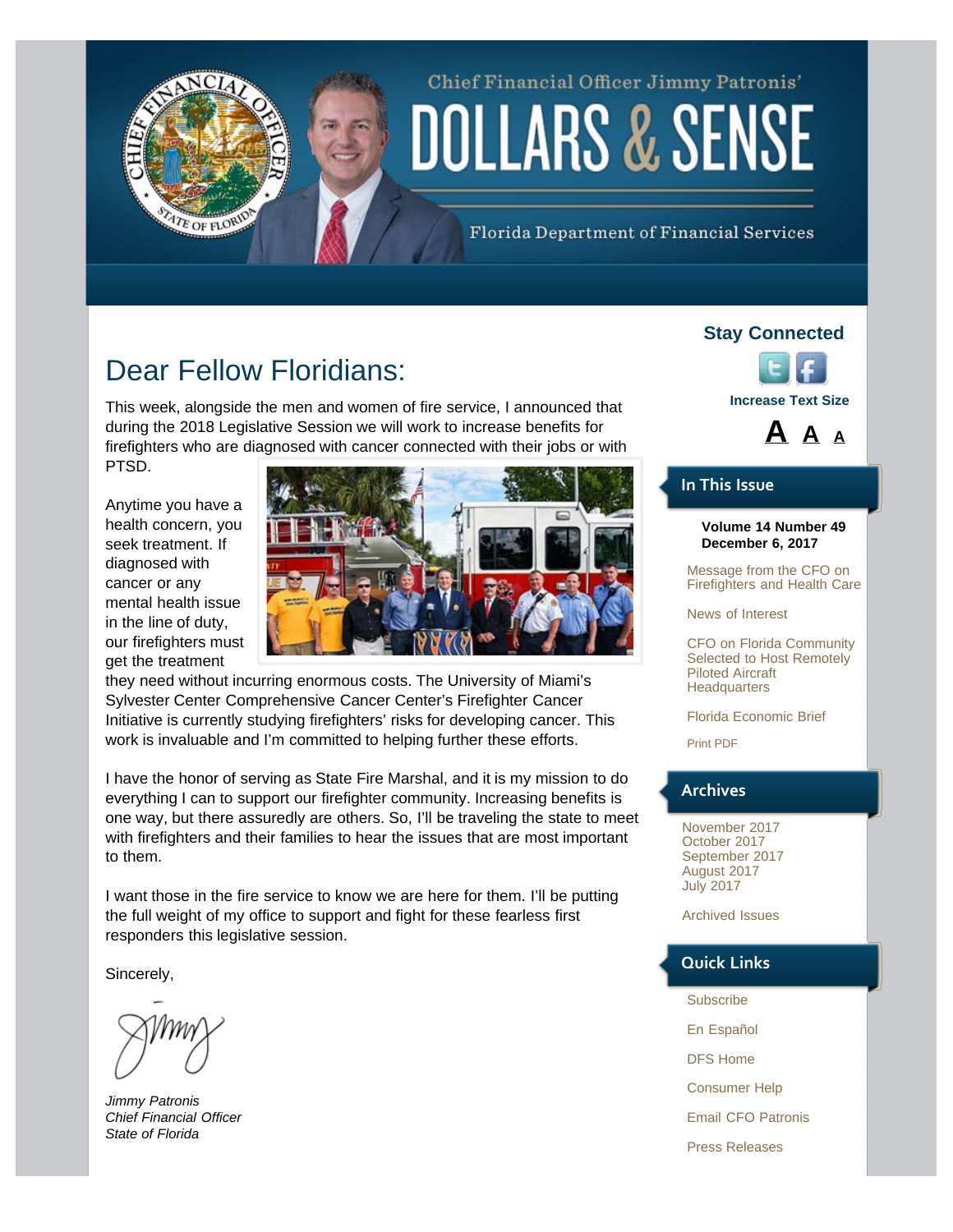### <span id="page-1-0"></span>News of Interest

CBS 12 WPEC WPB: **[State Fire Marshal Jimmy Patronis: We Have To Do Better For our Firefighter](http://mms.tveyes.com/MediaCenterPlayer.aspx?u=aHR0cDovL21lZGlhY2VudGVyLnR2ZXllcy5jb20vZG93bmxvYWRnYXRld2F5LmFzcHg%2FVXNlcklEPTI1NzY0MSZNRElEPTkwNjE0NjImTURTZWVkPTcwOTAmVHlwZT1NZWRpYQ%3D%3D) [Community](http://mms.tveyes.com/MediaCenterPlayer.aspx?u=aHR0cDovL21lZGlhY2VudGVyLnR2ZXllcy5jb20vZG93bmxvYWRnYXRld2F5LmFzcHg%2FVXNlcklEPTI1NzY0MSZNRElEPTkwNjE0NjImTURTZWVkPTcwOTAmVHlwZT1NZWRpYQ%3D%3D)**

ABC Action News WFTS: **[State lawmakers pushing for more PTSD treatment for first responders](http://www.abcactionnews.com/news/state-lawmakers-pushing-for-more-ptsd-treatment-for-first-responders?autoplay=true)**

Sun-Sentinel: **[Citizens Insurance used unlikely recruits for Irma claims response](http://www.sun-sentinel.com/business/fl-bz-citizens-irma-adjuster-shortfall-20171130-story.html)** 

eParent: **[Financial Literacy for Everyone: Florida's My Money Program](http://www.eparent.com/money-uncategorized/financial-literacy-everyone-floridas-money-program/)**

Panama City News Herald: **[Governor looks to replenish 'job growth' fund](http://www.newsherald.com/news/20171204/governor-looks-to-replenish-job-growth-fund)**

Florida Politics: **[Court rules against insurer on 'assignment of benefits'](http://floridapolitics.com/archives/250965-court-rules-insurer-assignment-benefits)**

Florida Trend: **[Rising tide: Cruise revenue pushes Port Canaveral toward \\$100 million](http://www.floridatrend.com/article/23311/rising-tide-cruise-revenue-pushes-port-canaveral-toward-100-million)**

Miami Herald: **[Nearly 1,200 buildings in the Keys were destroyed by Hurricane Irma](http://www.miamiherald.com/news/local/community/florida-keys/article187816479.html)** 

## <span id="page-1-1"></span>CFO on Florida Community Selected to Host Remotely Piloted Aircraft Headquarters

Chief Financial Officer Patronis released the following statement on the selection of Tyndall Air Force Base as the preferred location for the MQ-9 Reaper Wing, housing 24 remotely piloted aircraft headquarters, a mission control element, and a launch and recovery element.

"I'm thrilled that the U.S. Air Force recently announced that Tyndall Air Force Base remains their top location to headquarter remotely piloted aircrafts. Not only will this move boost the local economy and strengthen our military economy, bringing an estimated 1,600 new jobs and adding \$250 million in construction, but it also has greater implications for our state. Selecting one of Florida's communities reinforces our reputation as the top military and veteran-friendly state, and further



cements us a place where innovation and technology can thrive.

"These cutting-edge aircrafts are used more and more for military operations and disaster response efforts, so having the MQ-9 Reaper Wing call Florida home will greatly benefit our state and nation. I applaud the work on behalf of Bay County's military community, including the Bay Defense Alliance, in securing this win for Florida and supporting our country's national security efforts."

# Florida Economic Brief

#### **U.S. Unemployment Rate Continues Decline**

The national unemployment rate dropped to 4.1 percent in October, representing a 0.1 percent decrease